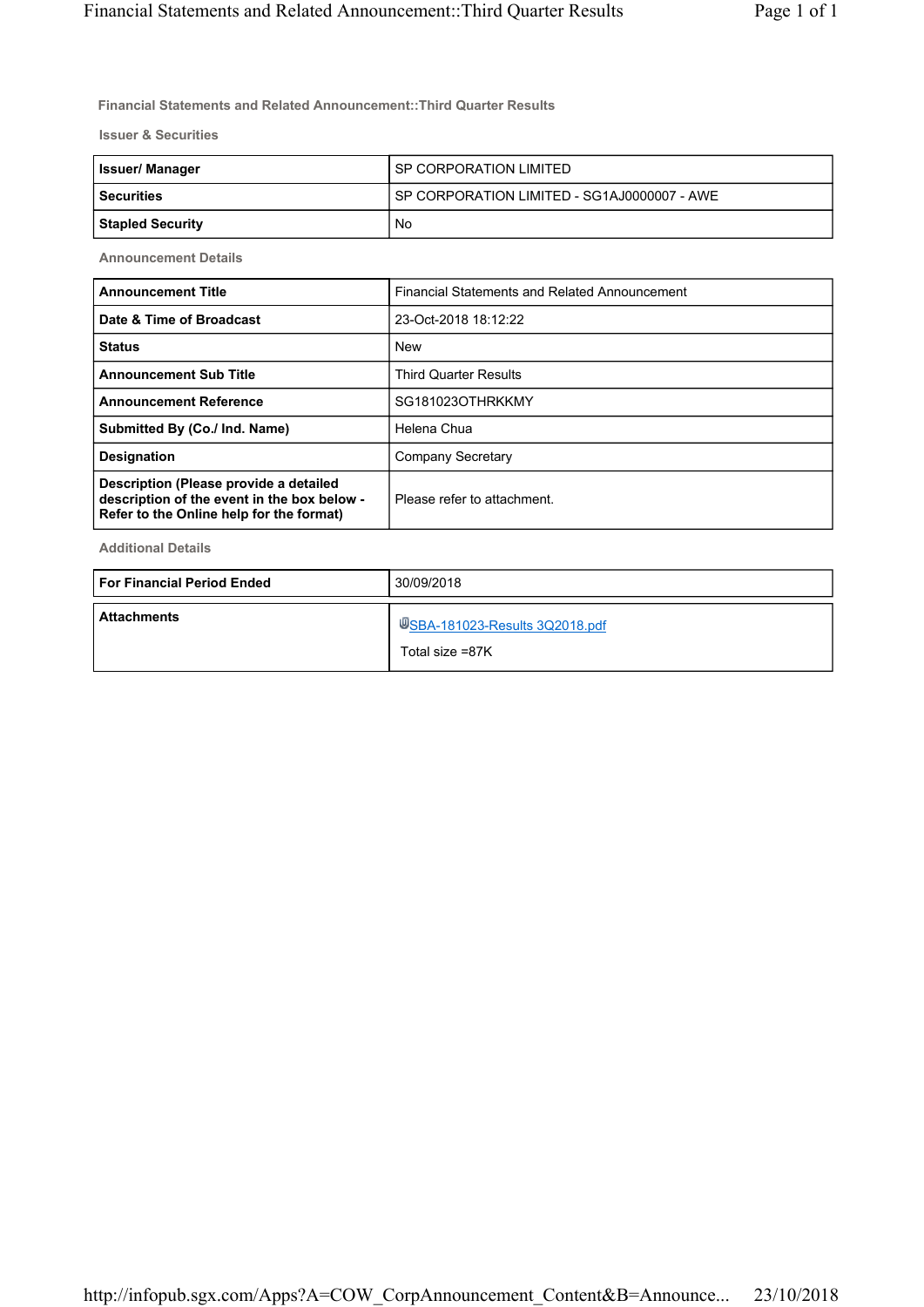

# **SP CORPORATION LIMITED**

**(Company Registration No. 195200115k)**

### **UNAUDITED RESULTS FOR THE THIRD QUARTER ("3Q2018") AND NINE MONTHS ("9M2018") ENDED 30 SEPTEMBER 2018**

**\_\_\_\_\_\_\_\_\_\_\_\_\_\_\_\_\_\_\_\_\_\_\_\_\_\_\_\_\_\_\_\_\_\_\_\_\_\_\_\_\_\_\_\_\_\_\_\_\_\_\_\_\_\_\_\_\_\_\_\_\_\_\_\_\_\_\_\_\_\_\_**

**\_\_\_\_\_\_\_\_\_\_\_\_\_\_\_\_\_\_\_\_\_\_\_\_\_\_\_\_\_\_\_\_\_\_\_\_\_\_\_\_\_\_\_\_\_\_\_\_\_\_\_\_\_\_\_\_\_\_\_\_\_\_\_\_\_\_\_\_\_\_\_**

### **PART I - INFORMATION REQUIRED FOR ANNOUNCEMENTS OF QUARTERLY (Q1, Q2 & Q3), HALF-YEAR AND FULL YEAR RESULTS**

#### **1(a)(i) Consolidated Statement of Profit or Loss (for the group), together with a comparative statement for the corresponding period of the immediately preceding financial year**

|                                                                                  |             |           | Group<br><b>Third Quarter</b> |             | Group<br><b>Nine Months</b> |                   |             |  |
|----------------------------------------------------------------------------------|-------------|-----------|-------------------------------|-------------|-----------------------------|-------------------|-------------|--|
|                                                                                  |             | 30.09.18  | 30.09.17                      | $+ / ( - )$ | 30.09.18                    | 30.09.17          | $+ / ( - )$ |  |
|                                                                                  | <b>Note</b> | \$'000    | \$'000                        | %           | \$'000                      | \$'000            | %           |  |
| <b>Continuing Operations</b>                                                     |             |           |                               |             |                             |                   |             |  |
| Revenue                                                                          | a           | 36,521    | 31,401                        | 16          | 101.131                     | 85,367            | 18          |  |
| Cost of sales                                                                    |             | (35, 675) | (30, 595)                     | 17          | (98, 857)                   | (83, 498)         | 18          |  |
| <b>Gross profit</b>                                                              | a           | 846       | 806                           | 5           | 2,274                       | 1,869             | 22          |  |
| Other operating income                                                           | b           |           | 30                            | n.m         | 10                          | 164               | (94)        |  |
| Distribution costs                                                               |             |           |                               | n.m         |                             | (43)              | n.m         |  |
| Administrative expenses                                                          | c           | (568)     | $(682)$ *                     | (17)        | (1, 867)                    | $(2, 122)$ *      | (12)        |  |
| Other operating expenses                                                         | d           | (62)      | (35)                          | 77          | (87)                        | (317)             | (73)        |  |
| Interest income                                                                  | е           | 368       | 461                           | (20)        | 945                         | 1,111             | (15)        |  |
| Interest expense                                                                 |             | (7)       |                               | n.m         | (7)                         | (1)               | 600         |  |
| Profit before tax                                                                |             | 577       | 580                           | (1)         | 1,268                       | 661               | 92          |  |
| Income tax (expense) credit<br>Profit for the financial period from continuing   | f           | (106)     | $6*$                          | n.m         | (214)                       | $5*$              | n.m         |  |
| operations                                                                       |             | 471       | 586                           | (20)        | 1,054                       | 666               | 58          |  |
| <b>Discontinued Operation</b><br>Loss for the financial period from discontinued |             |           |                               |             |                             |                   |             |  |
| operation                                                                        | g           |           | $(243)$ *                     | n.m         |                             | $(715)$ *         | n.m         |  |
| Profit (Loss) for the financial period                                           |             | 471       | 343                           | 37          | 1,054                       | (49)              | n.m         |  |
| Profit (Loss) attributable to owners of the Company                              |             |           |                               |             |                             |                   |             |  |
| - Continuing operations                                                          |             | 471       | 586                           | (20)        | 1,054                       | 666               | 58          |  |
| - Discontinued operation                                                         |             | 471       | $(243)$ *<br>343              | n.m<br>37   | 1,054                       | $(715)$ *<br>(49) | n.m<br>n.m  |  |
|                                                                                  |             |           |                               |             |                             |                   |             |  |

*For comparison purpose, relevant 3Q2017 and 9M2017 figures of the Tyre Distribution Unit were excluded from the presentation under the "Continuing Operations" but included under the "Discontinued Operation". The Tyre Distribution Unit was discontinued in December 2017.*

*\* Certain figures have been reclassified for presentation purposes.*

*n.m: Not meaningful*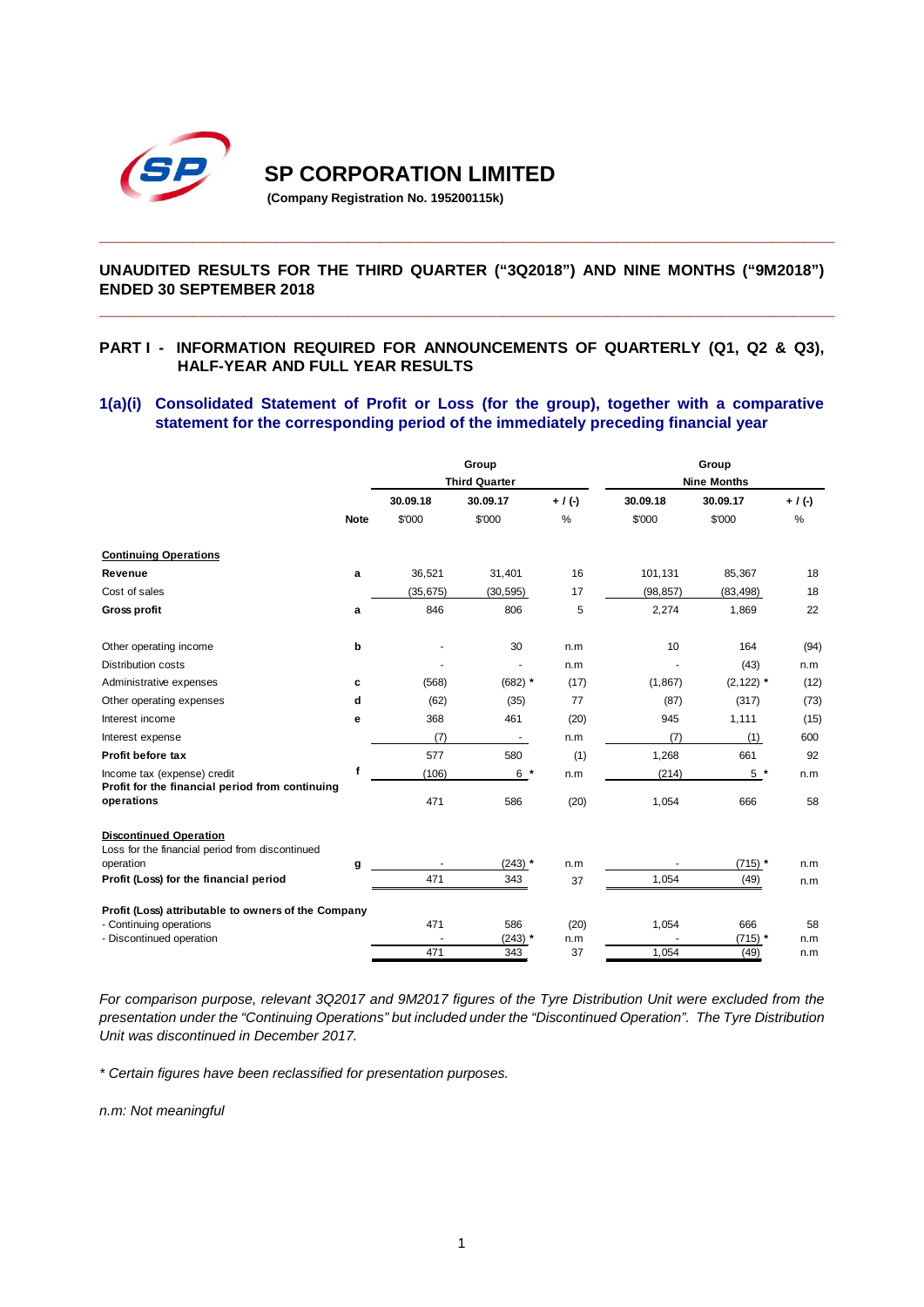#### **1(a)(ii) Consolidated Statement of Profit or Loss and Other Comprehensive Income (for the group), together with a comparative statement for the corresponding period of the immediately preceding financial year**

\_\_\_\_\_\_\_\_\_\_\_\_\_\_\_\_\_\_\_\_\_\_\_\_\_\_\_\_\_\_\_\_\_\_\_\_\_\_\_\_\_\_\_\_\_\_\_\_\_\_\_\_\_\_\_\_\_\_\_\_\_\_\_\_\_\_\_\_\_\_\_\_\_\_\_\_\_\_

|                                                                                                              |             | Group<br><b>Third Quarter</b> |                    |                | Group<br><b>Nine Months</b> |                    |                   |
|--------------------------------------------------------------------------------------------------------------|-------------|-------------------------------|--------------------|----------------|-----------------------------|--------------------|-------------------|
|                                                                                                              | <b>Note</b> | 30.09.18<br>\$'000            | 30.09.17<br>\$'000 | $+$ / (-)<br>% | 30.09.18<br>\$'000          | 30.09.17<br>\$'000 | $+ / (-)$<br>$\%$ |
| Profit (Loss) for the financial period                                                                       |             |                               |                    |                |                             |                    |                   |
| - Continuing operations                                                                                      |             | 471                           | 586                | (20)           | 1,054                       | 666                | 58                |
| - Discontinued operation                                                                                     |             |                               | (243)              | n.m            |                             | (715)              | n.m               |
|                                                                                                              |             | 471                           | 343                | 37             | 1,054                       | (49)               | n.m               |
| Other comprehensive income (loss) after tax:<br>Item that may be reclassified subsequently to profit or loss |             |                               |                    |                |                             |                    |                   |
| Exchange differences on translation of foreign operations                                                    | h           | 205                           | (1, 234)           | n.m            | 691                         | (2, 596)           | n.m               |
| Total comprehensive income (loss) for the financial period                                                   |             | 676                           | (891)              | n.m            | 1,745                       | (2,645)            | n.m               |
| Total comprehensive income (loss) for the financial period<br>attributable to owners of the Company          |             | 676                           | (891)              | n.m            | 1.745                       | (2.645)            | n.m               |

#### **1(a)(iii) Profit for the financial period of the Group is arrived at after (charging) / crediting the following:**

|                                                                              |                          | Continuina<br><b>Operations</b><br><b>Third Quarter</b> | <b>Discontinued</b><br>Operation<br><b>Third Quarter</b> |          | Group<br>Total<br><b>Third Quarter</b> |                          | Continuina<br><b>Operations</b><br><b>Nine Months</b> |                          | Discontinued<br>Operation<br><b>Nine Months</b> |          | Group<br>Total<br><b>Nine Months</b> |          |
|------------------------------------------------------------------------------|--------------------------|---------------------------------------------------------|----------------------------------------------------------|----------|----------------------------------------|--------------------------|-------------------------------------------------------|--------------------------|-------------------------------------------------|----------|--------------------------------------|----------|
|                                                                              | 30.09.18                 | 30.09.17                                                | 30.09.18                                                 | 30.09.17 | 30.09.18                               | 30.09.17                 | 30.09.18                                              | 30.09.17                 | 30.09.18                                        | 30.09.17 | 30.09.18                             | 30.09.17 |
|                                                                              | \$'000                   | \$'000                                                  | \$'000                                                   | \$'000   | \$'000                                 | \$'000                   | \$'000                                                | \$'000                   | \$'000                                          | \$'000   | \$'000                               | \$'000   |
| Depreciation of plant and equipment                                          | (13)                     | (7)                                                     |                                                          | (16)     | (13)                                   | (23)                     | (30)                                                  | (23)                     | $\overline{\phantom{a}}$                        | (54)     | (30)                                 | (77)     |
| Gain on disposal of plant and equipment                                      | $\overline{\phantom{a}}$ | ۰                                                       |                                                          | 3        |                                        | 3                        | $\sim$                                                | $\overline{\phantom{a}}$ | $\overline{\phantom{a}}$                        | 3        | $\overline{\phantom{a}}$             | 3        |
| Impairment loss on plant and equipment                                       | $\overline{\phantom{a}}$ | $\overline{\phantom{a}}$                                |                                                          | (14)     |                                        | (14)                     | $\sim$                                                |                          | $\sim$                                          | (14)     | $\overline{\phantom{a}}$             | (14)     |
| Foreign currency exchange (loss) gain                                        | (61)                     | (50)                                                    |                                                          | 16       | (61)                                   | (34)                     | (86)                                                  | (335)                    | $\overline{\phantom{a}}$                        | 16       | (86)                                 | (319)    |
| Allowance for inventory obsolescence<br>(Under) Over provision of income tax | $\overline{\phantom{a}}$ | $\overline{\phantom{a}}$                                |                                                          |          | $\overline{\phantom{a}}$               | $\overline{\phantom{a}}$ | $\sim$                                                | $\overline{\phantom{a}}$ | -                                               | (16)     | $\overline{\phantom{a}}$             | (16)     |
| in respect of prior financial years                                          | (4)                      | $\overline{\phantom{a}}$                                |                                                          |          | (4)                                    |                          | (6)                                                   | 57                       | $\sim$                                          |          | (6)                                  | 57       |

#### **Notes: (a) to (f) relate solely to Continuing Operations:**

- a. All revenue of the current period was from commodities trading. The increase in revenue for 3Q2018 compared to 3Q2017 was mainly due to higher coal and rubber sales, partially offset by lower aluminium sales. Gross profit margin was higher in 3Q2017 which was contributed by a one-off higher-margin spot coal shipment.
- b. 3Q2017's other operating income comprised mainly handling fees relating to coal shipments.
- c. Administrative expenses decreased mainly due to lower manpower costs and other operating expenses, partially offset by higher professional fees.
- d. For the nine-month period, the foreign currency exchange loss was lower than the corresponding period a year ago as the US dollar depreciated against Singapore dollar during the period as compared to the current period where the US dollar appreciated against Singapore dollar.
- e. Interest income reduced mainly due to lower overdue trade receivables.
- f. There was income tax expense in 3Q2018 because there was no group relief from the Tyre Distribution Unit.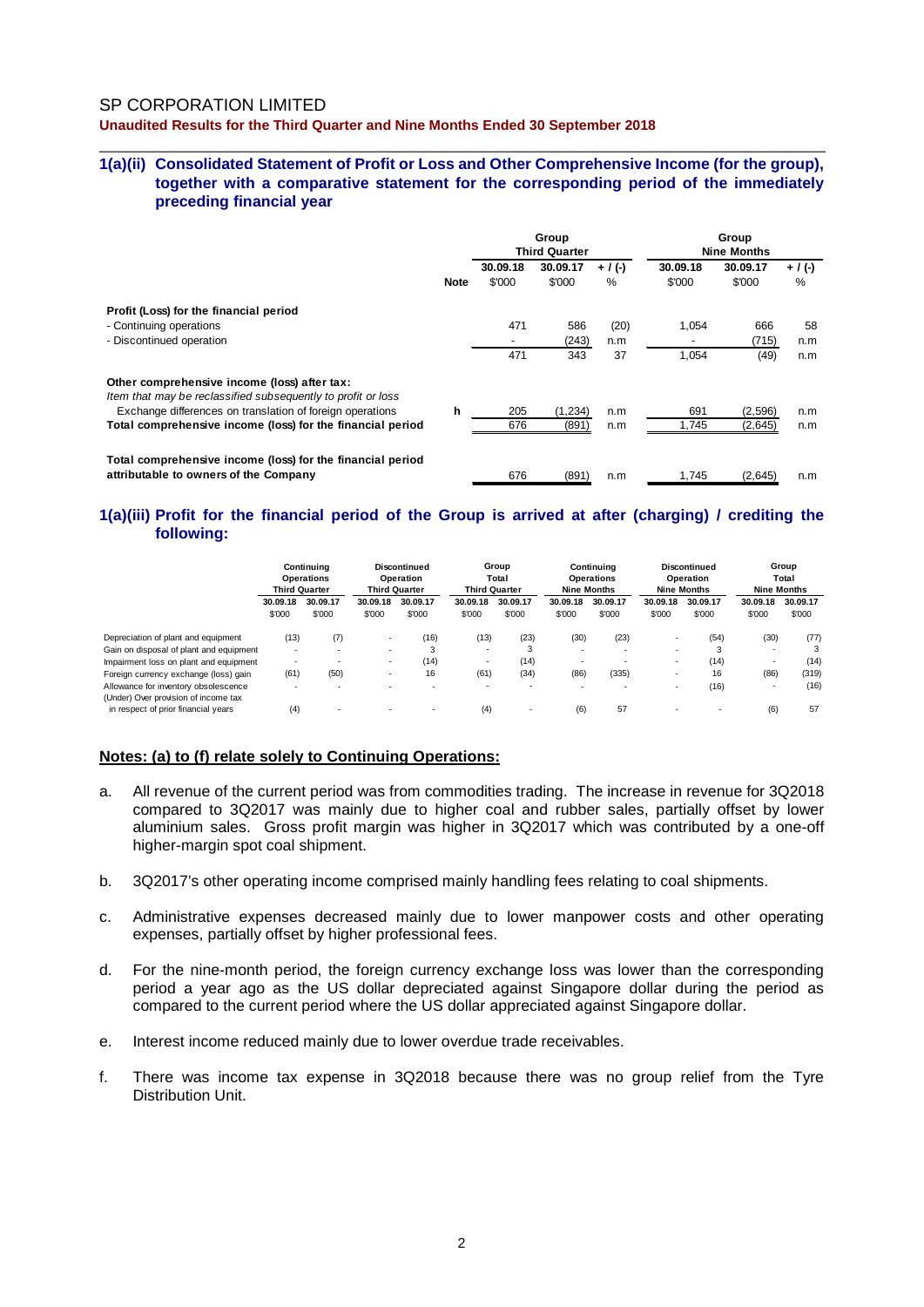\_\_\_\_\_\_\_\_\_\_\_\_\_\_\_\_\_\_\_\_\_\_\_\_\_\_\_\_\_\_\_\_\_\_\_\_\_\_\_\_\_\_\_\_\_\_\_\_\_\_\_\_\_\_\_\_\_\_\_\_\_\_\_\_\_\_\_\_\_\_\_\_\_\_\_\_\_\_ g. Discontinued Operation refers to the tyre distribution business. Its performances in 3Q2017 and 9M2017 are presented as follows:

|                                         | Group<br><b>Third Quarter</b><br>30.09.17 | Group<br><b>Nine Months</b><br>30.09.17 |
|-----------------------------------------|-------------------------------------------|-----------------------------------------|
|                                         | \$'000                                    | \$'000                                  |
|                                         |                                           |                                         |
| <b>Revenue</b>                          | 1,889                                     | 6,776                                   |
| Cost of sales                           | (1,787)                                   | (5, 940)                                |
| <b>Gross profit</b>                     | 102                                       | 836                                     |
| Other operating income                  | 26                                        | 33                                      |
| Distribution costs                      | (335)                                     | (1, 367)                                |
| Administrative expenses                 | (35)                                      | (191)                                   |
| Other operating expenses                | (14)                                      | (33)                                    |
| Loss before tax                         | (256)                                     | (722)                                   |
| Income tax credit                       | 13                                        | 7                                       |
| Loss after tax for the financial period | (243)                                     | (715)                                   |

h. The translation gain in the current period was due to the appreciation of US dollar against Singapore dollar upon consolidation of subsidiaries whose functional currency is US dollar as opposed to the depreciation of US dollar against Singapore dollar in the corresponding period last year.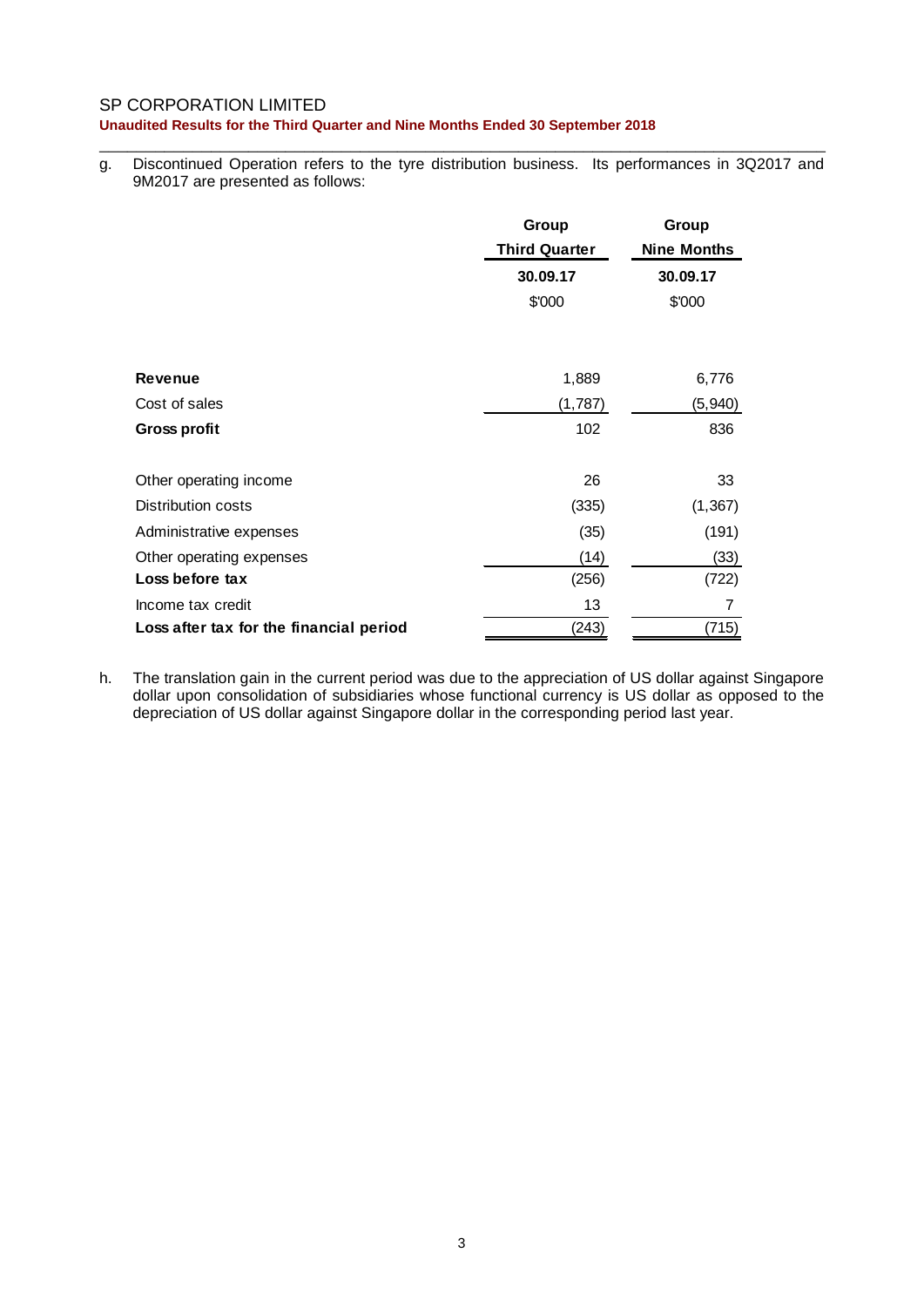# SP CORPORATION LIMITED

**Unaudited Results for the Third Quarter and Nine Months Ended 30 September 2018**

#### \_\_\_\_\_\_\_\_\_\_\_\_\_\_\_\_\_\_\_\_\_\_\_\_\_\_\_\_\_\_\_\_\_\_\_\_\_\_\_\_\_\_\_\_\_\_\_\_\_\_\_\_\_\_\_\_\_\_\_\_\_\_\_\_\_\_\_\_\_\_\_\_\_\_\_\_\_\_ **1(b)(i) Statements of Financial Position (for the issuer and group), together with a comparative statement as at the end of the immediately preceding financial year**

|                                     |              | Group          |                          | Company   |           |  |
|-------------------------------------|--------------|----------------|--------------------------|-----------|-----------|--|
|                                     |              | 30.09.18       | 31.12.17                 | 30.09.18  | 31.12.17  |  |
|                                     | <b>Note</b>  | \$'000         | \$'000                   | \$'000    | \$'000    |  |
| <b>ASSETS</b>                       |              |                |                          |           |           |  |
| <b>Non-current assets</b>           |              |                |                          |           |           |  |
| Plant and equipment                 |              | 217            | 172                      | 144       | 161       |  |
| Investments in subsidiaries         |              | $\blacksquare$ | $\overline{\phantom{a}}$ | 30,623    | 30,343    |  |
| Total non-current assets            |              | 217            | 172                      | 30,767    | 30,504    |  |
| <b>Current assets</b>               |              |                |                          |           |           |  |
| Trade and other receivables         | j.           | 45,294         | 44,039                   | 20,841    | 6,701     |  |
| Loan to a related party             | j            | 20,000         |                          |           |           |  |
| Tax recoverable                     |              | 94             | 118                      | 69        | 69        |  |
| Cash and bank balances              | p            | 9,447          | 22,684                   | 1,400     | 1,739     |  |
| Total current assets                |              | 74,835         | 66,841                   | 22,310    | 8,509     |  |
| <b>Total assets</b>                 |              | 75,052         | 67,013                   | 53,077    | 39,013    |  |
| <b>EQUITY AND LIABILITIES</b>       |              |                |                          |           |           |  |
| <b>Equity</b>                       |              |                |                          |           |           |  |
| Share capital                       |              | 58,366         | 58,366                   | 58,366    | 58,366    |  |
| <b>Translation reserve</b>          | $\mathsf{h}$ | (306)          | (997)                    |           |           |  |
| <b>Accumulated losses</b>           |              | (5, 509)       | (6, 563)                 | (19, 987) | (20, 486) |  |
| Total equity                        |              | 52,551         | 50,806                   | 38,379    | 37,880    |  |
| <b>Non-current liability</b>        |              |                |                          |           |           |  |
| Deferred tax                        |              | 25             | 38                       |           | 1         |  |
| <b>Current liabilities</b>          |              |                |                          |           |           |  |
| <b>Borrowings</b>                   | k            | 5,802          |                          |           |           |  |
| Trade and other payables            | ı            | 16,479         | 16,150                   | 14,660    | 1,113     |  |
| Income tax payable                  |              | 195            | 19                       | 38        | 19        |  |
| <b>Total current liabilities</b>    |              | 22,476         | 16,169                   | 14,698    | 1,132     |  |
| <b>Total equity and liabilities</b> |              | 75,052         | 67,013                   | 53,077    | 39,013    |  |

### **Note:**

- i. The increase in trade and other receivables of the Group was largely due to the timing in collection from customers. The increase in trade and other receivables of the Company arose from a loan to a subsidiary.
- j. The loan to a related party is repayable within one year and carries fixed interest rate at 7.5% per annum. The loan and all accrued interest shall be repaid in full on the repayment date in cash, or in such other repayment method as otherwise agreed between the parties, in which case interest would not apply.
- k. Borrowings were in the form of trust receipts for commodities trading.
- l. The increase in trade and other payables of the Group was mainly due to the timing of lumpy payments to coal and rubber suppliers, while that of the Company was mainly because of a loan from a subsidiary.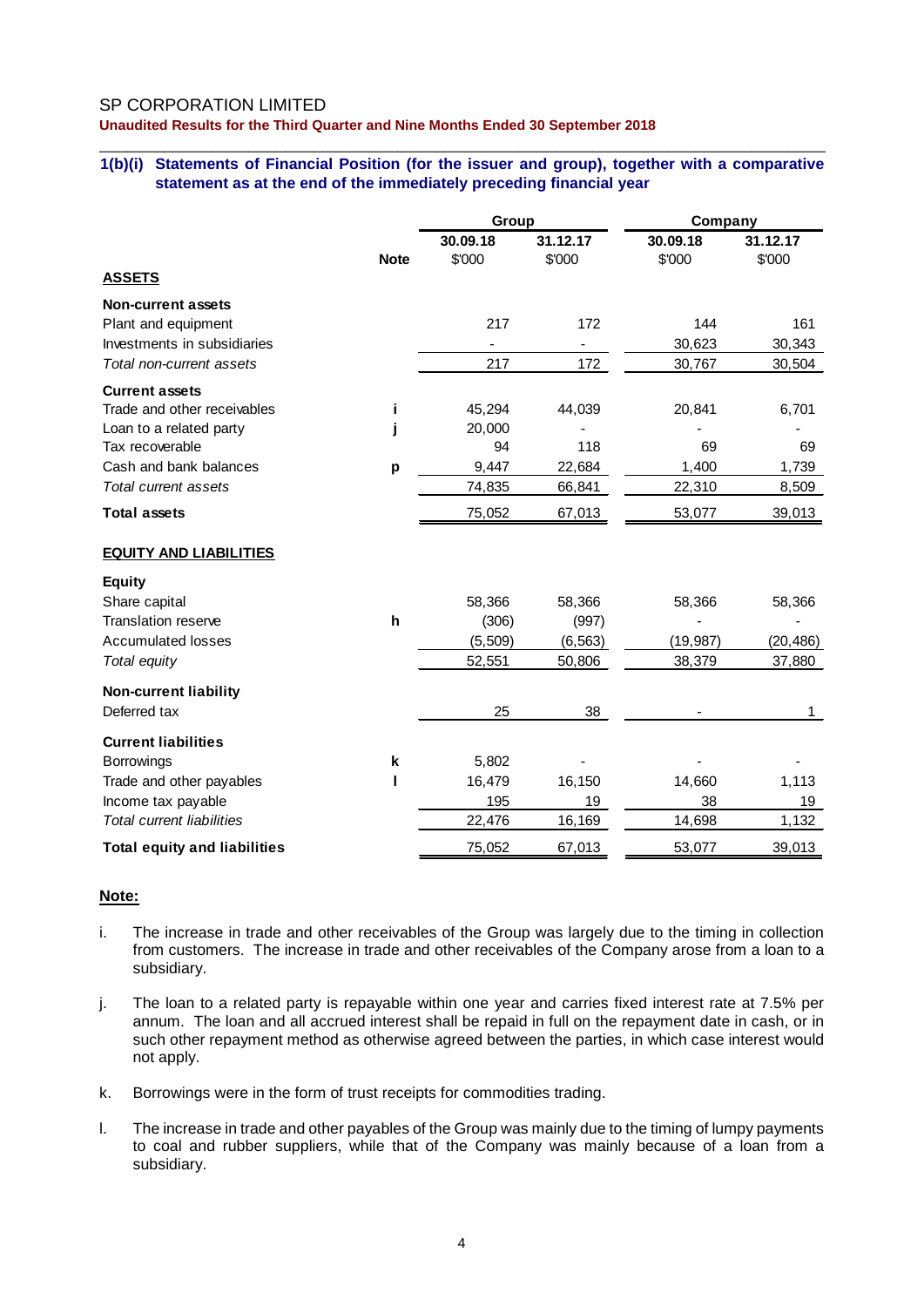#### \_\_\_\_\_\_\_\_\_\_\_\_\_\_\_\_\_\_\_\_\_\_\_\_\_\_\_\_\_\_\_\_\_\_\_\_\_\_\_\_\_\_\_\_\_\_\_\_\_\_\_\_\_\_\_\_\_\_\_\_\_\_\_\_\_\_\_\_\_\_\_\_\_\_\_\_\_\_ **1(b)(ii) Aggregate amount of group's borrowings and debt securities**

### **Amount repayable in one year or less, or on demand**

|                | As at 30,09.18   | As at 31.12.17 |                  |  |  |
|----------------|------------------|----------------|------------------|--|--|
| <b>Secured</b> | <b>Unsecured</b> | <b>Secured</b> | <b>Unsecured</b> |  |  |
| \$'000         | \$'000           | \$'000         | \$'000           |  |  |
| 5.802          | -                | -              | -                |  |  |

### **Details of any collateral**

The Group's borrowings as at 30 September 2018 from a bank were secured by fixed deposits of approximately \$0.7 million placed with it.

#### **1(c) A statement of cash flows (for the group), together with a comparative statement for the corresponding period of the immediately preceding financial year**

| <b>Third Quarter</b><br><b>Nine Months</b><br>30.09.18<br>30.09.17<br>30.09.18<br>30.09.17<br>\$'000<br>\$'000<br>\$'000<br>\$'000<br><b>Note</b><br><b>Operating activities</b><br>Profit (Loss) before tax<br>324<br>from continuing operations and discontinued operation<br>577<br>1,268<br>(61)<br>Adjustments for:<br>Depreciation of plant and equipment<br>13<br>23<br>30<br>77<br>Gain on disposal of plant and equipment<br>(3)<br>(3)<br>Impairment loss on plant and equipment<br>14<br>14<br>Allowance for inventory obsolescence<br>16<br>7<br>7<br>Interest expense<br>1<br>Interest income<br>(368)<br>(461)<br>(945)<br>(1, 111)<br>Fair value (gain) loss on forward contracts, unrealised<br>(146)<br>(45)<br>1<br>(4)<br>83<br>(148)<br>361<br>(1,071)<br>Operating cash flows before movements in working capital<br>Inventories<br>838<br>462<br>Trade and other receivables<br>(2,528)<br>(976)<br>(2, 237)<br>(127)<br>Restricted bank balances<br>465<br>1,638<br>(421)<br>(336)<br>(1, 462)<br>(4, 872)<br>(127)<br>(10, 594)<br>Trade and other payables<br>Cash used in operations<br>(4,037)<br>(6, 245)<br>(229)<br>(10, 541)<br>Interest paid<br>(7)<br>(7)<br>(1)<br>666<br>553<br>953<br>964<br>Interest received<br>Income tax paid, net<br>(21)<br>(54)<br>(49)<br>(277)<br>Net cash (used in) from operating activities<br>(3, 399)<br>(5,746)<br>668<br>(9, 855)<br>m<br>Proceeds on disposal of plant and equipment<br>52<br>52<br>Payments for acquisition of plant and equipment<br>(37)<br>(1)<br>(76)<br>(70)<br>Loan to a related party<br>(20,000)<br>(20,000)<br>Net cash (used in) from investing activities<br>51<br>(18)<br>(20, 037)<br>(20, 076)<br>n<br><b>Financing activities</b><br>11,529<br>Proceeds from borrowings<br>11,529<br>Repayment of borrowings<br>(5, 727)<br>(5, 727)<br>5,802<br>Net cash from financing activities<br>5,802<br>$\mathbf{o}$<br>Net decrease in cash and cash equivalents<br>(17, 634)<br>(5,695)<br>(13,606)<br>(9, 873)<br>Cash and cash equivalents at the beginning of financial period<br>25,190<br>17,123<br>20,837<br>22,146<br>Effects of exchange rate changes on the balance of cash held in<br>foreign currencies<br>(292)<br>(368)<br>33<br>(1, 213)<br>7,264<br>11,060<br>7,264<br>Cash and cash equivalents at the end of financial period<br>11,060<br>p |                             | Group | Group |  |  |
|--------------------------------------------------------------------------------------------------------------------------------------------------------------------------------------------------------------------------------------------------------------------------------------------------------------------------------------------------------------------------------------------------------------------------------------------------------------------------------------------------------------------------------------------------------------------------------------------------------------------------------------------------------------------------------------------------------------------------------------------------------------------------------------------------------------------------------------------------------------------------------------------------------------------------------------------------------------------------------------------------------------------------------------------------------------------------------------------------------------------------------------------------------------------------------------------------------------------------------------------------------------------------------------------------------------------------------------------------------------------------------------------------------------------------------------------------------------------------------------------------------------------------------------------------------------------------------------------------------------------------------------------------------------------------------------------------------------------------------------------------------------------------------------------------------------------------------------------------------------------------------------------------------------------------------------------------------------------------------------------------------------------------------------------------------------------------------------------------------------------------------------------------------------------------------------------------------------------------------------------------------------------------------------------------------------------------------------------------------------|-----------------------------|-------|-------|--|--|
|                                                                                                                                                                                                                                                                                                                                                                                                                                                                                                                                                                                                                                                                                                                                                                                                                                                                                                                                                                                                                                                                                                                                                                                                                                                                                                                                                                                                                                                                                                                                                                                                                                                                                                                                                                                                                                                                                                                                                                                                                                                                                                                                                                                                                                                                                                                                                              |                             |       |       |  |  |
|                                                                                                                                                                                                                                                                                                                                                                                                                                                                                                                                                                                                                                                                                                                                                                                                                                                                                                                                                                                                                                                                                                                                                                                                                                                                                                                                                                                                                                                                                                                                                                                                                                                                                                                                                                                                                                                                                                                                                                                                                                                                                                                                                                                                                                                                                                                                                              |                             |       |       |  |  |
|                                                                                                                                                                                                                                                                                                                                                                                                                                                                                                                                                                                                                                                                                                                                                                                                                                                                                                                                                                                                                                                                                                                                                                                                                                                                                                                                                                                                                                                                                                                                                                                                                                                                                                                                                                                                                                                                                                                                                                                                                                                                                                                                                                                                                                                                                                                                                              |                             |       |       |  |  |
|                                                                                                                                                                                                                                                                                                                                                                                                                                                                                                                                                                                                                                                                                                                                                                                                                                                                                                                                                                                                                                                                                                                                                                                                                                                                                                                                                                                                                                                                                                                                                                                                                                                                                                                                                                                                                                                                                                                                                                                                                                                                                                                                                                                                                                                                                                                                                              |                             |       |       |  |  |
|                                                                                                                                                                                                                                                                                                                                                                                                                                                                                                                                                                                                                                                                                                                                                                                                                                                                                                                                                                                                                                                                                                                                                                                                                                                                                                                                                                                                                                                                                                                                                                                                                                                                                                                                                                                                                                                                                                                                                                                                                                                                                                                                                                                                                                                                                                                                                              |                             |       |       |  |  |
|                                                                                                                                                                                                                                                                                                                                                                                                                                                                                                                                                                                                                                                                                                                                                                                                                                                                                                                                                                                                                                                                                                                                                                                                                                                                                                                                                                                                                                                                                                                                                                                                                                                                                                                                                                                                                                                                                                                                                                                                                                                                                                                                                                                                                                                                                                                                                              |                             |       |       |  |  |
|                                                                                                                                                                                                                                                                                                                                                                                                                                                                                                                                                                                                                                                                                                                                                                                                                                                                                                                                                                                                                                                                                                                                                                                                                                                                                                                                                                                                                                                                                                                                                                                                                                                                                                                                                                                                                                                                                                                                                                                                                                                                                                                                                                                                                                                                                                                                                              |                             |       |       |  |  |
|                                                                                                                                                                                                                                                                                                                                                                                                                                                                                                                                                                                                                                                                                                                                                                                                                                                                                                                                                                                                                                                                                                                                                                                                                                                                                                                                                                                                                                                                                                                                                                                                                                                                                                                                                                                                                                                                                                                                                                                                                                                                                                                                                                                                                                                                                                                                                              |                             |       |       |  |  |
|                                                                                                                                                                                                                                                                                                                                                                                                                                                                                                                                                                                                                                                                                                                                                                                                                                                                                                                                                                                                                                                                                                                                                                                                                                                                                                                                                                                                                                                                                                                                                                                                                                                                                                                                                                                                                                                                                                                                                                                                                                                                                                                                                                                                                                                                                                                                                              |                             |       |       |  |  |
|                                                                                                                                                                                                                                                                                                                                                                                                                                                                                                                                                                                                                                                                                                                                                                                                                                                                                                                                                                                                                                                                                                                                                                                                                                                                                                                                                                                                                                                                                                                                                                                                                                                                                                                                                                                                                                                                                                                                                                                                                                                                                                                                                                                                                                                                                                                                                              |                             |       |       |  |  |
|                                                                                                                                                                                                                                                                                                                                                                                                                                                                                                                                                                                                                                                                                                                                                                                                                                                                                                                                                                                                                                                                                                                                                                                                                                                                                                                                                                                                                                                                                                                                                                                                                                                                                                                                                                                                                                                                                                                                                                                                                                                                                                                                                                                                                                                                                                                                                              |                             |       |       |  |  |
|                                                                                                                                                                                                                                                                                                                                                                                                                                                                                                                                                                                                                                                                                                                                                                                                                                                                                                                                                                                                                                                                                                                                                                                                                                                                                                                                                                                                                                                                                                                                                                                                                                                                                                                                                                                                                                                                                                                                                                                                                                                                                                                                                                                                                                                                                                                                                              |                             |       |       |  |  |
|                                                                                                                                                                                                                                                                                                                                                                                                                                                                                                                                                                                                                                                                                                                                                                                                                                                                                                                                                                                                                                                                                                                                                                                                                                                                                                                                                                                                                                                                                                                                                                                                                                                                                                                                                                                                                                                                                                                                                                                                                                                                                                                                                                                                                                                                                                                                                              |                             |       |       |  |  |
|                                                                                                                                                                                                                                                                                                                                                                                                                                                                                                                                                                                                                                                                                                                                                                                                                                                                                                                                                                                                                                                                                                                                                                                                                                                                                                                                                                                                                                                                                                                                                                                                                                                                                                                                                                                                                                                                                                                                                                                                                                                                                                                                                                                                                                                                                                                                                              |                             |       |       |  |  |
|                                                                                                                                                                                                                                                                                                                                                                                                                                                                                                                                                                                                                                                                                                                                                                                                                                                                                                                                                                                                                                                                                                                                                                                                                                                                                                                                                                                                                                                                                                                                                                                                                                                                                                                                                                                                                                                                                                                                                                                                                                                                                                                                                                                                                                                                                                                                                              |                             |       |       |  |  |
|                                                                                                                                                                                                                                                                                                                                                                                                                                                                                                                                                                                                                                                                                                                                                                                                                                                                                                                                                                                                                                                                                                                                                                                                                                                                                                                                                                                                                                                                                                                                                                                                                                                                                                                                                                                                                                                                                                                                                                                                                                                                                                                                                                                                                                                                                                                                                              |                             |       |       |  |  |
|                                                                                                                                                                                                                                                                                                                                                                                                                                                                                                                                                                                                                                                                                                                                                                                                                                                                                                                                                                                                                                                                                                                                                                                                                                                                                                                                                                                                                                                                                                                                                                                                                                                                                                                                                                                                                                                                                                                                                                                                                                                                                                                                                                                                                                                                                                                                                              |                             |       |       |  |  |
|                                                                                                                                                                                                                                                                                                                                                                                                                                                                                                                                                                                                                                                                                                                                                                                                                                                                                                                                                                                                                                                                                                                                                                                                                                                                                                                                                                                                                                                                                                                                                                                                                                                                                                                                                                                                                                                                                                                                                                                                                                                                                                                                                                                                                                                                                                                                                              |                             |       |       |  |  |
|                                                                                                                                                                                                                                                                                                                                                                                                                                                                                                                                                                                                                                                                                                                                                                                                                                                                                                                                                                                                                                                                                                                                                                                                                                                                                                                                                                                                                                                                                                                                                                                                                                                                                                                                                                                                                                                                                                                                                                                                                                                                                                                                                                                                                                                                                                                                                              |                             |       |       |  |  |
|                                                                                                                                                                                                                                                                                                                                                                                                                                                                                                                                                                                                                                                                                                                                                                                                                                                                                                                                                                                                                                                                                                                                                                                                                                                                                                                                                                                                                                                                                                                                                                                                                                                                                                                                                                                                                                                                                                                                                                                                                                                                                                                                                                                                                                                                                                                                                              |                             |       |       |  |  |
|                                                                                                                                                                                                                                                                                                                                                                                                                                                                                                                                                                                                                                                                                                                                                                                                                                                                                                                                                                                                                                                                                                                                                                                                                                                                                                                                                                                                                                                                                                                                                                                                                                                                                                                                                                                                                                                                                                                                                                                                                                                                                                                                                                                                                                                                                                                                                              |                             |       |       |  |  |
|                                                                                                                                                                                                                                                                                                                                                                                                                                                                                                                                                                                                                                                                                                                                                                                                                                                                                                                                                                                                                                                                                                                                                                                                                                                                                                                                                                                                                                                                                                                                                                                                                                                                                                                                                                                                                                                                                                                                                                                                                                                                                                                                                                                                                                                                                                                                                              |                             |       |       |  |  |
|                                                                                                                                                                                                                                                                                                                                                                                                                                                                                                                                                                                                                                                                                                                                                                                                                                                                                                                                                                                                                                                                                                                                                                                                                                                                                                                                                                                                                                                                                                                                                                                                                                                                                                                                                                                                                                                                                                                                                                                                                                                                                                                                                                                                                                                                                                                                                              |                             |       |       |  |  |
|                                                                                                                                                                                                                                                                                                                                                                                                                                                                                                                                                                                                                                                                                                                                                                                                                                                                                                                                                                                                                                                                                                                                                                                                                                                                                                                                                                                                                                                                                                                                                                                                                                                                                                                                                                                                                                                                                                                                                                                                                                                                                                                                                                                                                                                                                                                                                              |                             |       |       |  |  |
|                                                                                                                                                                                                                                                                                                                                                                                                                                                                                                                                                                                                                                                                                                                                                                                                                                                                                                                                                                                                                                                                                                                                                                                                                                                                                                                                                                                                                                                                                                                                                                                                                                                                                                                                                                                                                                                                                                                                                                                                                                                                                                                                                                                                                                                                                                                                                              | <b>Investing activities</b> |       |       |  |  |
|                                                                                                                                                                                                                                                                                                                                                                                                                                                                                                                                                                                                                                                                                                                                                                                                                                                                                                                                                                                                                                                                                                                                                                                                                                                                                                                                                                                                                                                                                                                                                                                                                                                                                                                                                                                                                                                                                                                                                                                                                                                                                                                                                                                                                                                                                                                                                              |                             |       |       |  |  |
|                                                                                                                                                                                                                                                                                                                                                                                                                                                                                                                                                                                                                                                                                                                                                                                                                                                                                                                                                                                                                                                                                                                                                                                                                                                                                                                                                                                                                                                                                                                                                                                                                                                                                                                                                                                                                                                                                                                                                                                                                                                                                                                                                                                                                                                                                                                                                              |                             |       |       |  |  |
|                                                                                                                                                                                                                                                                                                                                                                                                                                                                                                                                                                                                                                                                                                                                                                                                                                                                                                                                                                                                                                                                                                                                                                                                                                                                                                                                                                                                                                                                                                                                                                                                                                                                                                                                                                                                                                                                                                                                                                                                                                                                                                                                                                                                                                                                                                                                                              |                             |       |       |  |  |
|                                                                                                                                                                                                                                                                                                                                                                                                                                                                                                                                                                                                                                                                                                                                                                                                                                                                                                                                                                                                                                                                                                                                                                                                                                                                                                                                                                                                                                                                                                                                                                                                                                                                                                                                                                                                                                                                                                                                                                                                                                                                                                                                                                                                                                                                                                                                                              |                             |       |       |  |  |
|                                                                                                                                                                                                                                                                                                                                                                                                                                                                                                                                                                                                                                                                                                                                                                                                                                                                                                                                                                                                                                                                                                                                                                                                                                                                                                                                                                                                                                                                                                                                                                                                                                                                                                                                                                                                                                                                                                                                                                                                                                                                                                                                                                                                                                                                                                                                                              |                             |       |       |  |  |
|                                                                                                                                                                                                                                                                                                                                                                                                                                                                                                                                                                                                                                                                                                                                                                                                                                                                                                                                                                                                                                                                                                                                                                                                                                                                                                                                                                                                                                                                                                                                                                                                                                                                                                                                                                                                                                                                                                                                                                                                                                                                                                                                                                                                                                                                                                                                                              |                             |       |       |  |  |
|                                                                                                                                                                                                                                                                                                                                                                                                                                                                                                                                                                                                                                                                                                                                                                                                                                                                                                                                                                                                                                                                                                                                                                                                                                                                                                                                                                                                                                                                                                                                                                                                                                                                                                                                                                                                                                                                                                                                                                                                                                                                                                                                                                                                                                                                                                                                                              |                             |       |       |  |  |
|                                                                                                                                                                                                                                                                                                                                                                                                                                                                                                                                                                                                                                                                                                                                                                                                                                                                                                                                                                                                                                                                                                                                                                                                                                                                                                                                                                                                                                                                                                                                                                                                                                                                                                                                                                                                                                                                                                                                                                                                                                                                                                                                                                                                                                                                                                                                                              |                             |       |       |  |  |
|                                                                                                                                                                                                                                                                                                                                                                                                                                                                                                                                                                                                                                                                                                                                                                                                                                                                                                                                                                                                                                                                                                                                                                                                                                                                                                                                                                                                                                                                                                                                                                                                                                                                                                                                                                                                                                                                                                                                                                                                                                                                                                                                                                                                                                                                                                                                                              |                             |       |       |  |  |
|                                                                                                                                                                                                                                                                                                                                                                                                                                                                                                                                                                                                                                                                                                                                                                                                                                                                                                                                                                                                                                                                                                                                                                                                                                                                                                                                                                                                                                                                                                                                                                                                                                                                                                                                                                                                                                                                                                                                                                                                                                                                                                                                                                                                                                                                                                                                                              |                             |       |       |  |  |
|                                                                                                                                                                                                                                                                                                                                                                                                                                                                                                                                                                                                                                                                                                                                                                                                                                                                                                                                                                                                                                                                                                                                                                                                                                                                                                                                                                                                                                                                                                                                                                                                                                                                                                                                                                                                                                                                                                                                                                                                                                                                                                                                                                                                                                                                                                                                                              |                             |       |       |  |  |
|                                                                                                                                                                                                                                                                                                                                                                                                                                                                                                                                                                                                                                                                                                                                                                                                                                                                                                                                                                                                                                                                                                                                                                                                                                                                                                                                                                                                                                                                                                                                                                                                                                                                                                                                                                                                                                                                                                                                                                                                                                                                                                                                                                                                                                                                                                                                                              |                             |       |       |  |  |
|                                                                                                                                                                                                                                                                                                                                                                                                                                                                                                                                                                                                                                                                                                                                                                                                                                                                                                                                                                                                                                                                                                                                                                                                                                                                                                                                                                                                                                                                                                                                                                                                                                                                                                                                                                                                                                                                                                                                                                                                                                                                                                                                                                                                                                                                                                                                                              |                             |       |       |  |  |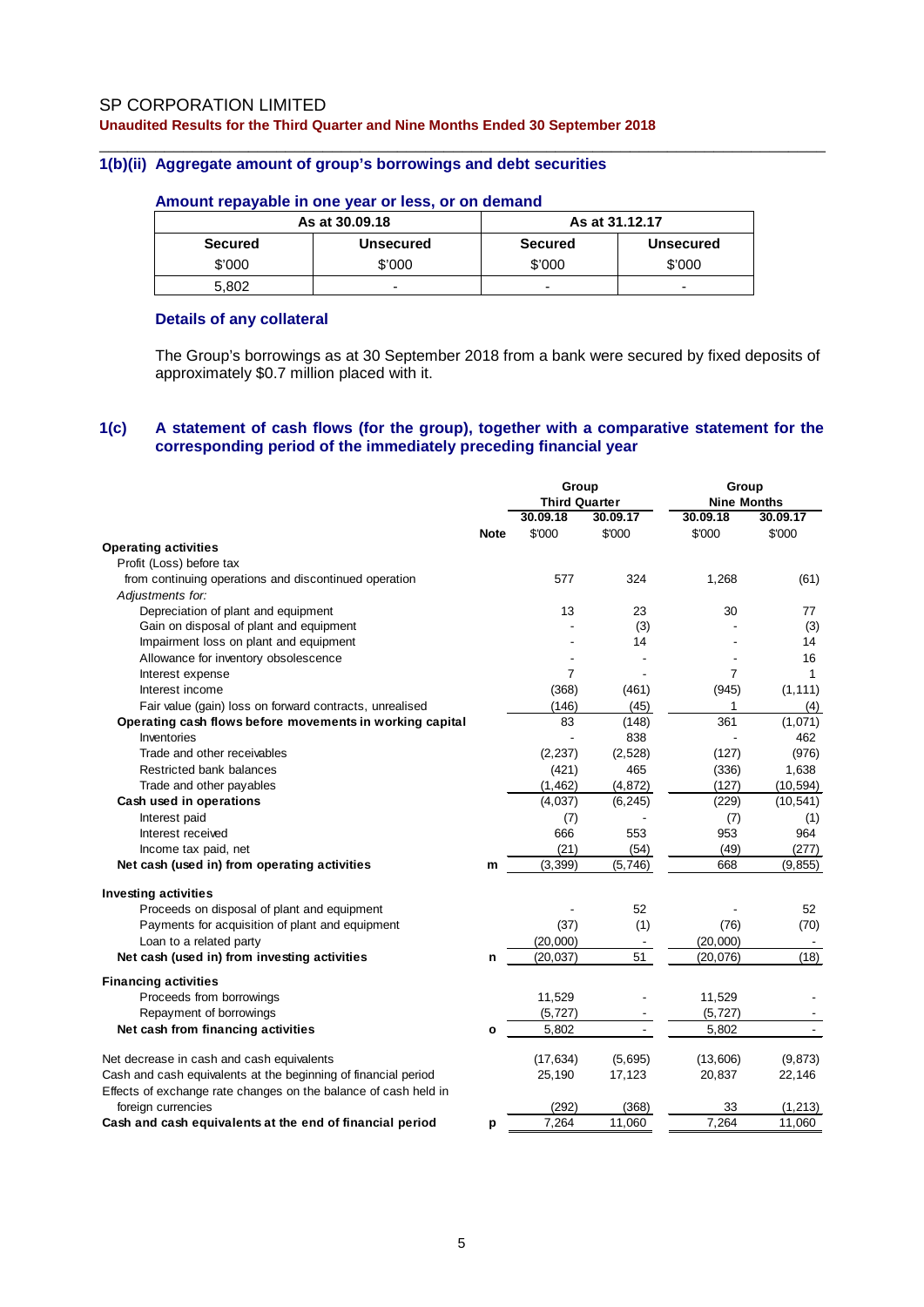### **Note:**

m. Net cash used in operating activities during 3Q2018 was largely attributable to the timing of lumpy payments to suppliers, partially offset by accelerated collections from customers.

\_\_\_\_\_\_\_\_\_\_\_\_\_\_\_\_\_\_\_\_\_\_\_\_\_\_\_\_\_\_\_\_\_\_\_\_\_\_\_\_\_\_\_\_\_\_\_\_\_\_\_\_\_\_\_\_\_\_\_\_\_\_\_\_\_\_\_\_\_\_\_\_\_\_\_\_\_\_

- n. Net cash used in investing activities during 3Q2018 was mainly due to the disbursement of a loan of \$20 million to a related party.
- o. Net cash from financing activities was through utilisation of trust receipt facilities for commodities trading.
- p. Cash and cash equivalents as at 30 September 2018 excluded a sum of \$2,183,000 (30 June 2018: \$1,762,000; 31 December 2017: \$1,847,000; 30 September 2017: \$1,042,000) which had been pledged to banks as collateral for trade and credit facilities provided to a subsidiary.
- **1(d)(i) A statement (for the issuer and group) showing either (i) all changes in equity or (ii) changes in equity other than those arising from capitalisation issues and distributions to shareholders, together with a comparative statement for the corresponding period of the immediately preceding financial year**

|                                                                                        | <b>Equity attributable to owners of the Company</b> |                                  |                                               |                                  |  |
|----------------------------------------------------------------------------------------|-----------------------------------------------------|----------------------------------|-----------------------------------------------|----------------------------------|--|
|                                                                                        | Share<br>Capital<br>\$'000                          | Translation<br>Reserve<br>\$'000 | <b>Accumulated</b><br><b>Losses</b><br>\$'000 | Total<br><b>Equity</b><br>\$'000 |  |
| <u>The Group</u>                                                                       |                                                     |                                  |                                               |                                  |  |
| At 1 January 2018<br>Total comprehensive loss for the financial period                 | 58,366                                              | (997)                            | (6, 563)                                      | 50,806                           |  |
| Profit for the financial period                                                        |                                                     |                                  | 92                                            | 92                               |  |
| Other comprehensive loss for the financial period                                      |                                                     | (924)                            |                                               | (924)                            |  |
| At 31 March 2018                                                                       | 58,366                                              | (1,921)                          | (6, 471)                                      | 49,974                           |  |
| Total comprehensive income for the financial period<br>Profit for the financial period |                                                     |                                  | 491                                           | 491                              |  |
| Other comprehensive income for the financial period                                    |                                                     | 1,410                            |                                               | 1,410                            |  |
| At 30 June 2018                                                                        | 58,366                                              | (511)                            | (5,980)                                       | 51,875                           |  |
| Total comprehensive income for the financial period<br>Profit for the financial period |                                                     | ٠                                | 471                                           | 471                              |  |
| Other comprehensive income for the financial period                                    |                                                     | 205                              |                                               | 205                              |  |
| At 30 September 2018                                                                   | 58,366                                              | (306)                            | (5, 509)                                      | 52,551                           |  |
| At 1 January 2017                                                                      | 58,366                                              | 1,628                            | (7,010)                                       | 52,984                           |  |
| Total comprehensive loss for the financial period                                      |                                                     |                                  |                                               |                                  |  |
| Loss for the financial period                                                          |                                                     |                                  | (317)                                         | (317)                            |  |
| Other comprehensive loss for the financial period                                      |                                                     | (1, 101)                         |                                               | (1, 101)                         |  |
| At 31 March 2017                                                                       | 58,366                                              | 527                              | (7, 327)                                      | 51,566                           |  |
| Total comprehensive loss for the financial period                                      |                                                     |                                  |                                               |                                  |  |
| Loss for the financial period                                                          |                                                     |                                  | (75)                                          | (75)                             |  |
| Other comprehensive loss for the financial period<br>At 30 June 2017                   | 58,366                                              | (261)<br>266                     | (7, 402)                                      | (261)<br>51,230                  |  |
| Total comprehensive loss for the financial period                                      |                                                     |                                  |                                               |                                  |  |
| Profit for the financial period                                                        |                                                     |                                  | 343                                           | 343                              |  |
| Other comprehensive loss for the financial period                                      |                                                     | (1, 234)                         |                                               | (1, 234)                         |  |
| At 30 September 2017                                                                   | 58,366                                              | (968)                            | (7,059)                                       | 50,339                           |  |
| <b>The Company</b>                                                                     |                                                     |                                  |                                               |                                  |  |
| At 1 January 2018                                                                      | 58,366                                              |                                  | (20, 486)                                     | 37,880                           |  |
| Total comprehensive income for the financial period                                    |                                                     |                                  |                                               |                                  |  |
| Profit for the financial period                                                        |                                                     |                                  | 168                                           | 168                              |  |
| At 31 March 2018                                                                       | 58,366                                              |                                  | (20, 318)                                     | 38,048                           |  |
| Total comprehensive income for the financial period                                    |                                                     |                                  |                                               |                                  |  |
| Profit for the financial period                                                        |                                                     |                                  | 199                                           | 199                              |  |
| At 30 June 2018                                                                        | 58,366                                              |                                  | (20, 119)                                     | 38,247                           |  |
| Total comprehensive income for the financial period                                    |                                                     |                                  |                                               |                                  |  |
| Profit for the financial period                                                        |                                                     |                                  | 132                                           | 132                              |  |
| At 30 September 2018                                                                   | 58,366                                              |                                  | (19, 987)                                     | 38,379                           |  |
| At 1 January 2017                                                                      | 58,366                                              |                                  | (19, 173)                                     | 39,193                           |  |
| Total comprehensive income for the financial period                                    |                                                     |                                  |                                               |                                  |  |
| Profit for the financial period                                                        |                                                     |                                  | 183                                           | 183                              |  |
| At 31 March 2017                                                                       | 58,366                                              |                                  | (18,990)                                      | 39,376                           |  |
| Total comprehensive loss for the financial period                                      |                                                     |                                  |                                               |                                  |  |
| Loss for the financial period                                                          |                                                     |                                  | (1,602)                                       | (1,602)                          |  |
| At 30 June 2017                                                                        | 58,366                                              |                                  | (20, 592)                                     | 37.774                           |  |
| Total comprehensive income for the financial period                                    |                                                     |                                  |                                               |                                  |  |
| Profit for the financial period<br>At 30 September 2017                                | 58,366                                              |                                  | 102<br>(20, 490)                              | 102<br>37,876                    |  |
|                                                                                        |                                                     |                                  |                                               |                                  |  |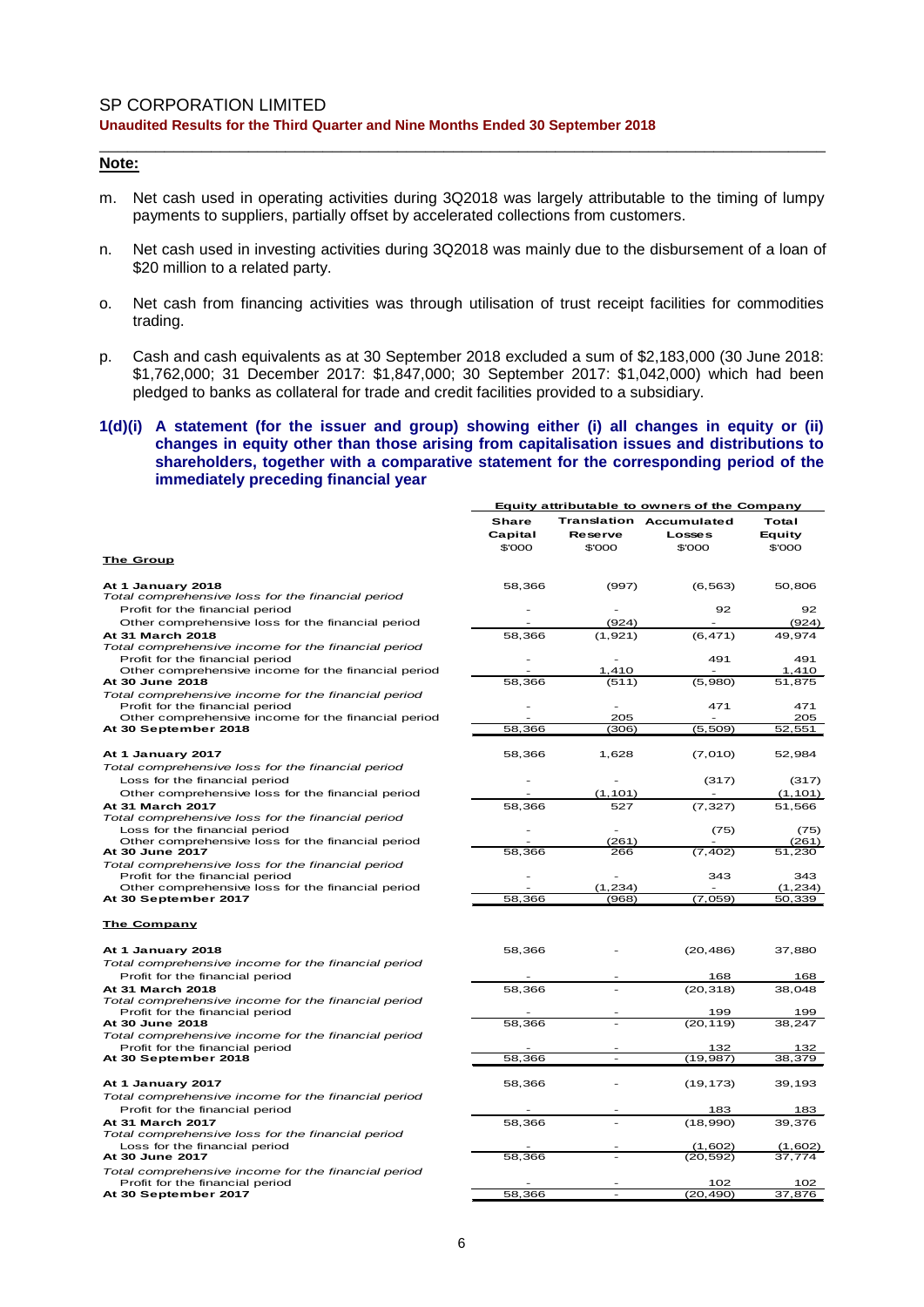\_\_\_\_\_\_\_\_\_\_\_\_\_\_\_\_\_\_\_\_\_\_\_\_\_\_\_\_\_\_\_\_\_\_\_\_\_\_\_\_\_\_\_\_\_\_\_\_\_\_\_\_\_\_\_\_\_\_\_\_\_\_\_\_\_\_\_\_\_\_\_\_\_\_\_\_\_\_ **1(d)(ii) Details of any changes in the company's share capital arising from rights issue, bonus issue, share buy-backs, exercise of share options or warrants, conversion of other issues of equity securities, issue of shares or cash or as consideration for acquisition or for any other purpose since the end of the previous period reported on. State also the number of shares that may be issued on conversion of all the outstanding convertibles, as well as the number of shares held as treasury shares, if any, against the total number of issued shares excluding treasury shares of the issuer, as at the end of the current financial period reported on and as at the end of the corresponding period of the immediately preceding financial year**

None.

### **1(d)(iii) To show the total number of issued shares excluding treasury shares as at the end of the current financial period and as at the end of the immediately preceding financial year**

|                         | <b>The Group</b> |               | The Company   |               |
|-------------------------|------------------|---------------|---------------|---------------|
|                         | 30.09.18         | 31.12.17      | 30.09.18      | 31.12.17      |
| Total number of         |                  |               |               |               |
| issued ordinary shares* | 35.10 million    | 35.10 million | 35.10 million | 35.10 million |
|                         |                  |               |               |               |

\* There were no treasury shares at the end of the respective financial period / year.

### **1(d)(iv) A statement showing all sales, transfers, disposal, cancellation and/or use of treasury shares as at the end of the current financial period reported on**

Not applicable.

### **2. Whether the figures have been audited, or reviewed and in accordance with which standard (e.g. the Singapore Standard on Auditing 910 (Engagements to Review Financial Statements), or an equivalent standard**

The figures have neither been audited nor reviewed by the Company's auditors.

### **3. Where the figures have been audited or reviewed, the auditors' report (including any qualifications or emphasis of matter)**

Not applicable.

### **4. Whether the same accounting policies and methods of computation as in the issuer's most recently audited annual financial statements have been applied**

Except as disclosed in Section 5 below, the Group has applied the same accounting policies and methods of computation in the financial statements for the current financial period compared with those used in the audited financial statements for the financial year ended 31 December 2017.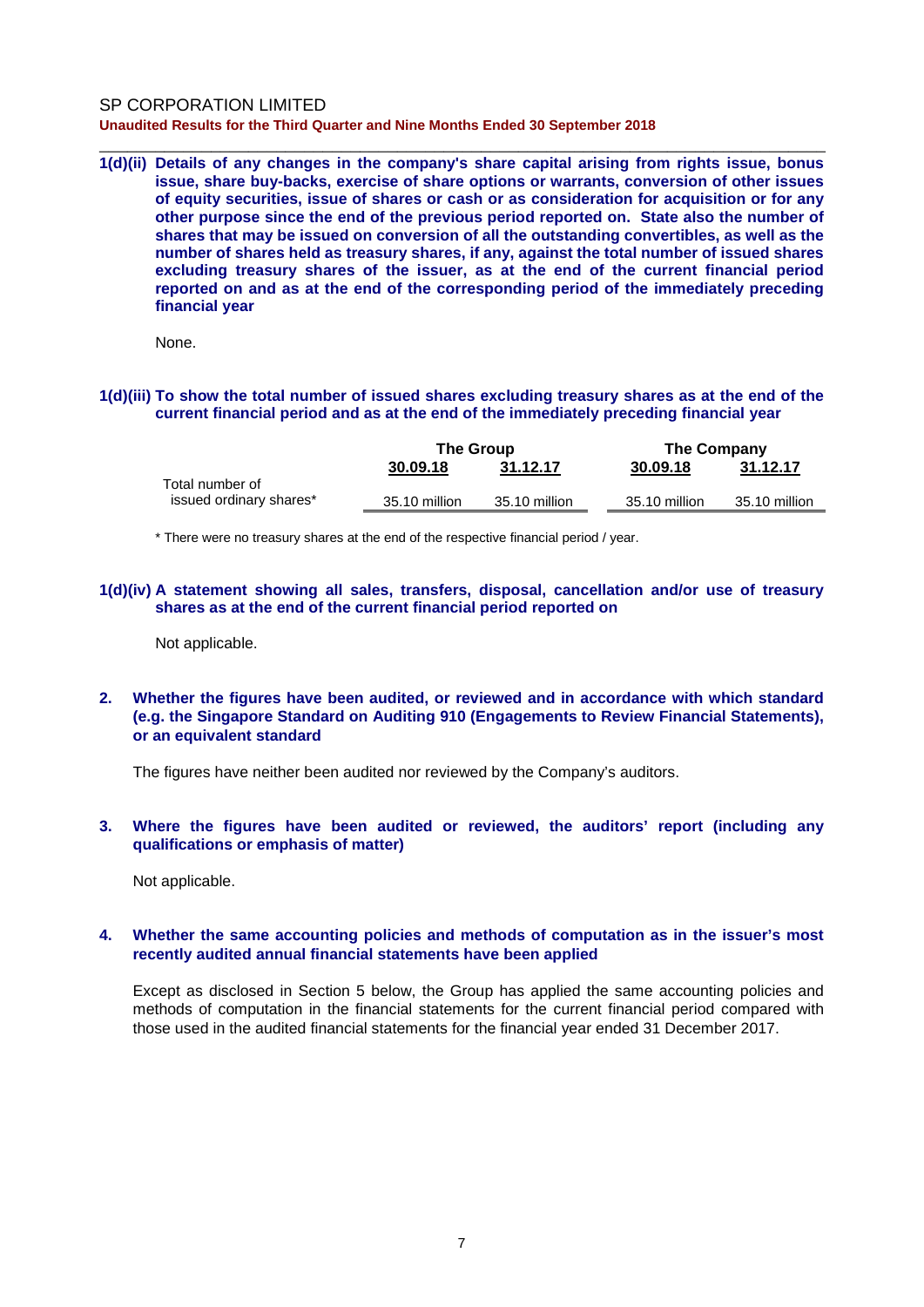### **5. If there are any changes in the accounting policies and methods of computation, including any required by an accounting standard, what has changed, as well as the reasons for, and the effect of, the change**

\_\_\_\_\_\_\_\_\_\_\_\_\_\_\_\_\_\_\_\_\_\_\_\_\_\_\_\_\_\_\_\_\_\_\_\_\_\_\_\_\_\_\_\_\_\_\_\_\_\_\_\_\_\_\_\_\_\_\_\_\_\_\_\_\_\_\_\_\_\_\_\_\_\_\_\_\_\_

The Group has adopted the Singapore Financial Reporting Standards (International) ("SRFS(I)s") that is identical to the International Financial Reporting Standards with effect from 1 January 2018. The adoption of SFRS(I)s for the first time for the financial year ending 31 December 2018 does not result in any changes to the Group's and the Company's current accounting policies and no material adjustments are required on transition to this new framework.

Specifically, the Group has adopted SFRS(I) 9 *Financial Instruments* and SFRS(I) 15 *Revenue from Contracts with Customers* that are relevant to the Group's operations. The adoption of these new SFRS(I)s does not result in any changes to the Group's and the Company's accounting policies and has no material effect on the amounts reported for the current financial period or prior financial years.

### **6. Earnings per ordinary share of the group for the current financial period reported on and the corresponding period of the immediately preceding financial year, after deducting any provision for preference dividends**

|                                                                                     | <b>Group (Quarter)</b> |          | Group (Year to Date) |          |
|-------------------------------------------------------------------------------------|------------------------|----------|----------------------|----------|
|                                                                                     | 30.09.18               | 30.09.17 | 30.09.18             | 30.09.17 |
| Earnings (Loss) per ordinary share based<br>i).                                     |                        |          |                      |          |
| on weighted average number of shares                                                |                        |          |                      |          |
| (in cent)                                                                           |                        |          |                      |          |
| From continuing operations                                                          | 1.34                   | 1.67     | 3.00                 | 1.90     |
| From continuing and discontinued operations                                         | 1.34                   | 0.98     | 3.00                 | (0.14)   |
| Earnings (Loss) per ordinary share based<br>ii)<br>on fully diluted basis (in cent) |                        |          |                      |          |
| From continuing operations                                                          | 1.34                   | 1.67     | 3.00                 | 1.90     |
| From continuing and discontinued operations                                         | 1.34                   | 0.98     | 3.00                 | (0.14)   |
| Weighted average number of ordinary shares<br>(in million)                          | 35.10                  | 35.10    | 35.10                | 35.10    |

#### **7. Net asset value (for the issuer and group) per ordinary share based on the total number of issued shares excluding treasury shares of the issuer at the end of the (a) current period reported on and (b) immediately preceding financial year**

Net asset value per ordinary share (in dollar) Total number of issued shares\* at the end of the financial period / year (in million)

| Group    |          | Company  |          |  |  |
|----------|----------|----------|----------|--|--|
| 30.09.18 | 31.12.17 | 30.09.18 | 31.12.17 |  |  |
| 1.50     | 1.45     | 1.09     | 1.08     |  |  |
|          |          |          |          |  |  |
| 35.10    | 35.10    | 35.10    | 35.10    |  |  |

\* There were no treasury shares at the end of the respective financial period / year.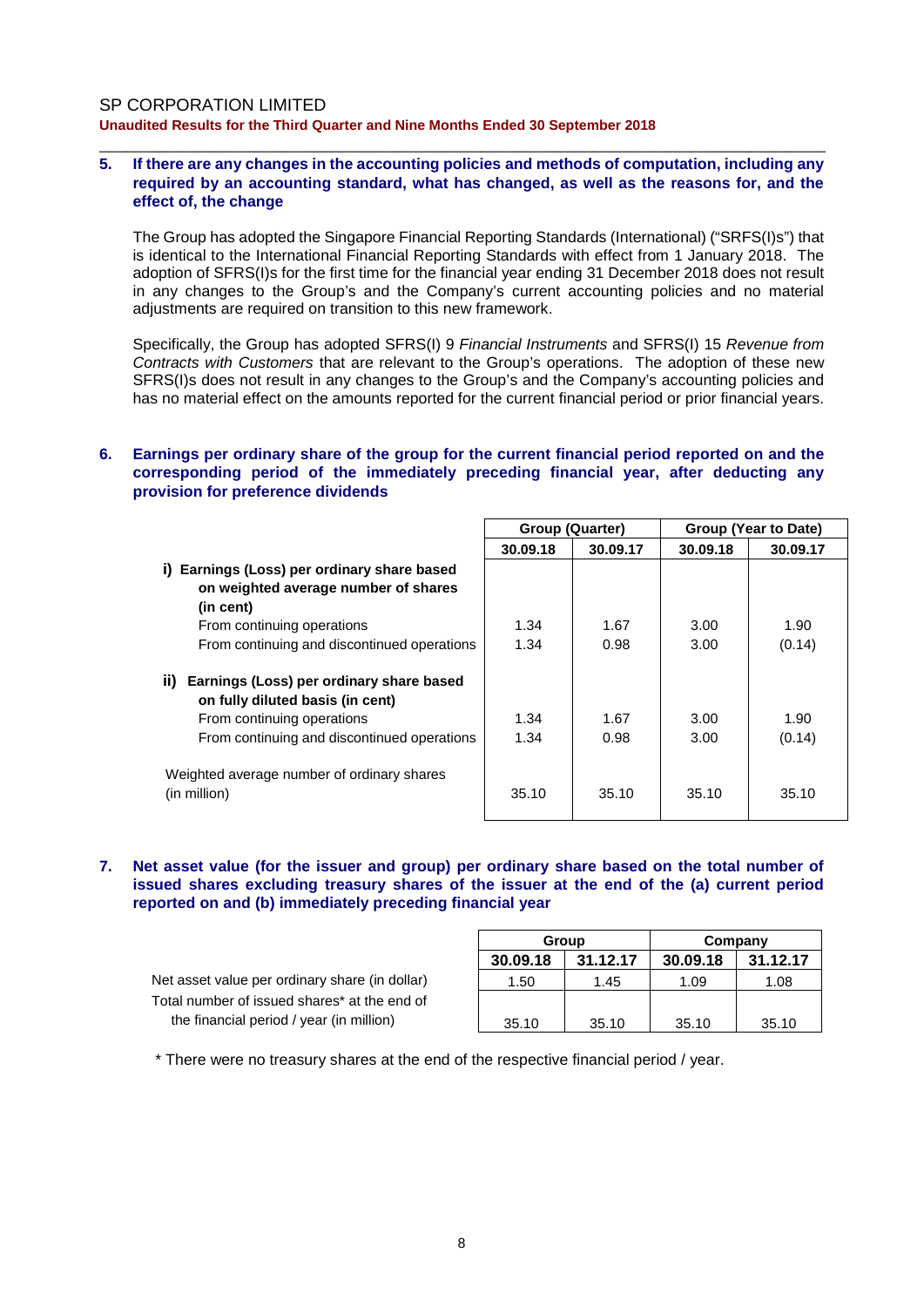**8. A review of the performance of the group, to the extent necessary for a reasonable understanding of the group's business. The review must discuss any significant factors that affected the turnover, costs, and earnings of the group for the current financial period reported on, including (where applicable) seasonal or cyclical factors. It must also discuss any material factors that affected the cash flow, working capital, assets or liabilities of the group during the current financial period reported on**

\_\_\_\_\_\_\_\_\_\_\_\_\_\_\_\_\_\_\_\_\_\_\_\_\_\_\_\_\_\_\_\_\_\_\_\_\_\_\_\_\_\_\_\_\_\_\_\_\_\_\_\_\_\_\_\_\_\_\_\_\_\_\_\_\_\_\_\_\_\_\_\_\_\_\_\_\_\_

The Group's revenue from continuing operations (i.e. commodities trading) increased to \$36.5 million in 3Q2018 compared to \$31.4 million in 3Q2017. The higher revenue was mainly attributable to an increase in revenue from coal and rubber trading, partially offset by lower revenue from the sale of aluminium. Despite an increase in gross profit in the current period, gross profit margin was higher in 3Q2017 which was contributed by a one-off higher-margin spot coal shipment. Commodities trading reported a lower profit after tax of \$0.4 million in 3Q2018 compared to \$0.6 million in 3Q2017, mainly due to lower interest income on overdue trade receivables, absence of handling fees relating to coal shipments and higher foreign currency exchange loss.

#### **9. Where a forecast, or a prospect statement, has been previously disclosed to shareholders, any variance between it and the actual results**

Not applicable.

#### **10. A commentary at the date of the announcement of the significant trends and competitive conditions of the industry in which the group operates and any known factors or events that may affect the group in the next reporting period and the next 12 months**

Coal deliveries for the financial year 2018 are expected to be higher than the quantity secured by the Group under the coal allocation agreement. The Group will continually seek opportunities to grow its commodities trading business.

The Group has been given an opportunity to participate in the development of the RMB5 billion (\$1 billion) Sanya Integrated Development project in Hainan, which is a mixed-use development comprising commercial, residential, hotel and retail elements situated next to the existing Sanya High Speed Railway Station. The developer of the project is Sanya Summer Real Estate Co. Ltd. ("SSRE"). In this regard, the Group extended a loan of \$20 million at an interest rate of 7.5% per annum to an interested person on 24 September 2018. The repayment of the loan and accrued interest would be in cash or in such other repayment method as otherwise agreed between the parties. As part of its diversification strategy, the Group has the option to elect (subject to its shareholders' approval, if required) for the loan to be repaid in new shares to be issued in the capital of SSRE.

#### **11. Dividend**

### **(a) Current Financial Period Reported On**

Any dividend declared for the current financial period reported on?

None.

### **(b) Corresponding Period of the Immediately Preceding Financial Year**

Any dividend declared for the corresponding period of the immediately preceding financial year?

None.

**(c) Date payable**

Not applicable.

#### **(d) Books closure date**

Not applicable.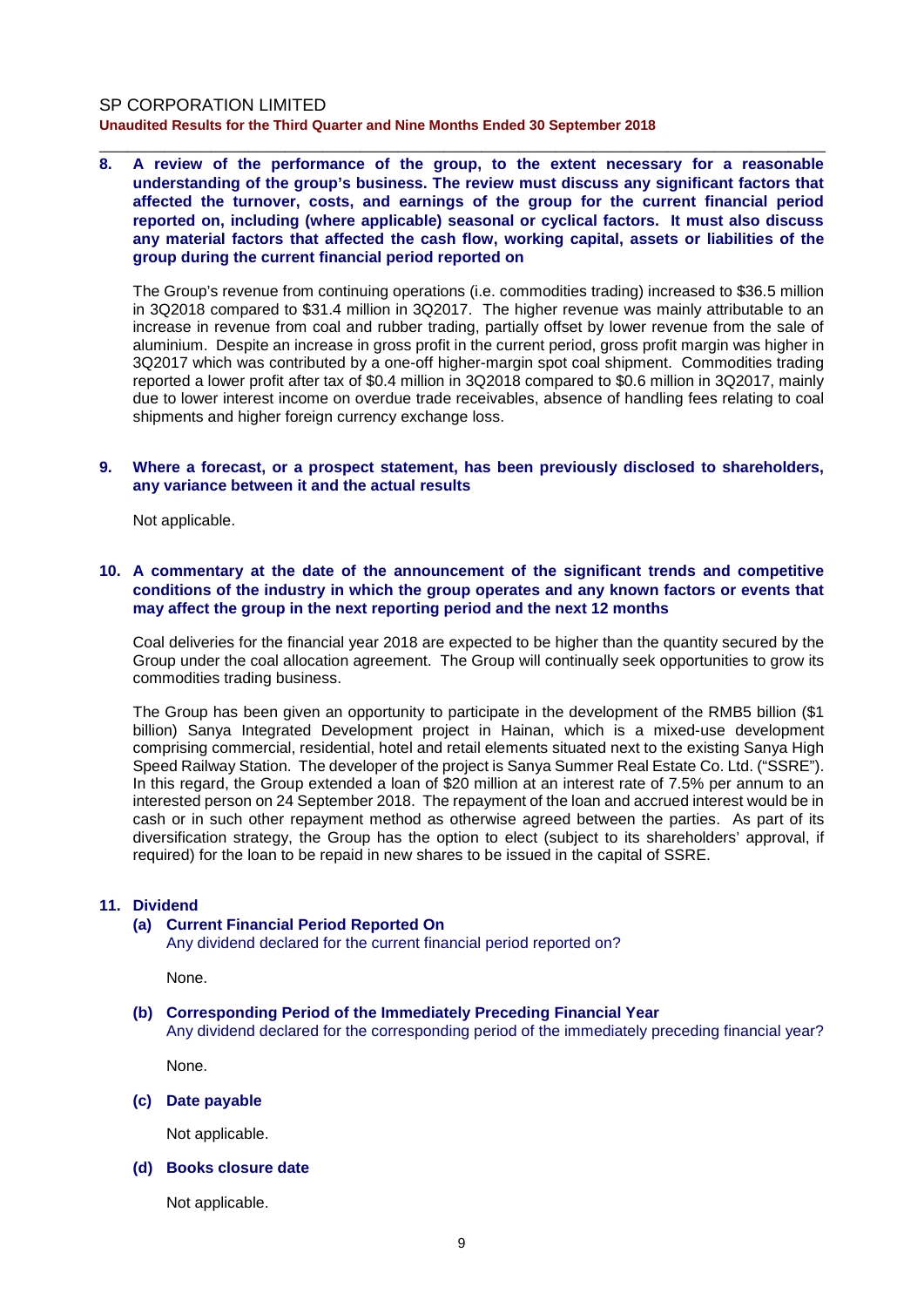# **12. If no dividend has been declared/recommended, a statement to that effect**

No dividend has been declared or recommended for the nine months ended 30 September 2018.

\_\_\_\_\_\_\_\_\_\_\_\_\_\_\_\_\_\_\_\_\_\_\_\_\_\_\_\_\_\_\_\_\_\_\_\_\_\_\_\_\_\_\_\_\_\_\_\_\_\_\_\_\_\_\_\_\_\_\_\_\_\_\_\_\_\_\_\_\_\_\_\_\_\_\_\_\_\_

### **13. Interested Person Transactions**

The aggregate value of interested person transactions entered into during the following financial periods is as follows:

|                                                                                                                  |                                                                                                                                                                                                                       |          |                                                                                                                                                                                                   | Group           |                                                                                                                                                                                                                     |          |                                                                                                                                                                                                 | Group            |  |
|------------------------------------------------------------------------------------------------------------------|-----------------------------------------------------------------------------------------------------------------------------------------------------------------------------------------------------------------------|----------|---------------------------------------------------------------------------------------------------------------------------------------------------------------------------------------------------|-----------------|---------------------------------------------------------------------------------------------------------------------------------------------------------------------------------------------------------------------|----------|-------------------------------------------------------------------------------------------------------------------------------------------------------------------------------------------------|------------------|--|
|                                                                                                                  | Aggregate value of all interested<br>person transactions (excluding<br>transactions less than \$100,000<br>and transactions conducted under<br>shareholders' mandate pursuant<br>to Rule 920)<br><b>Third Quarter</b> |          | Aggregate value of all interested<br>person transactions conducted<br>under shareholders' mandate<br>pursuant to Rule 920 (excluding<br>transactions less than \$100,000)<br><b>Third Quarter</b> |                 | Aggregate value of all interested<br>person transactions (excluding<br>transactions less than \$100,000<br>and transactions conducted under<br>shareholders' mandate pursuant<br>to Rule 920)<br><b>Nine Months</b> |          | Aggregate value of all interested<br>person transactions conducted<br>under shareholders' mandate<br>pursuant to Rule 920 (excluding<br>transactions less than \$100,000)<br><b>Nine Months</b> |                  |  |
|                                                                                                                  |                                                                                                                                                                                                                       |          |                                                                                                                                                                                                   |                 |                                                                                                                                                                                                                     |          |                                                                                                                                                                                                 |                  |  |
| Name of interested person                                                                                        | 30.09.18                                                                                                                                                                                                              | 30.09.17 | 30.09.18                                                                                                                                                                                          | 30.09.17        | 30.09.18                                                                                                                                                                                                            | 30.09.17 | 30.09.18                                                                                                                                                                                        | 30.09.17         |  |
| <b>Sales</b><br>William Nursalim alias William Liem & associates                                                 | \$'000                                                                                                                                                                                                                | \$'000   | \$'000<br>1,064                                                                                                                                                                                   | \$'000<br>7,664 | \$'000                                                                                                                                                                                                              | \$'000   | \$'000<br>9,488                                                                                                                                                                                 | \$'000<br>13,889 |  |
| Consideration pursuant to Asset Sale and Purchase Agreements<br>William Nursalim alias William Liem & associates |                                                                                                                                                                                                                       | 597      |                                                                                                                                                                                                   |                 |                                                                                                                                                                                                                     | 597      |                                                                                                                                                                                                 |                  |  |
| <b>Purchases</b><br>William Nursalim alias William Liem & associates                                             |                                                                                                                                                                                                                       |          | 23.214                                                                                                                                                                                            | 19.120          |                                                                                                                                                                                                                     |          | 69.938                                                                                                                                                                                          | 43.652           |  |
| Interest income from placement of refundable trade deposit<br>William Nursalim alias William Liem & associates   |                                                                                                                                                                                                                       |          | 130                                                                                                                                                                                               | 118             |                                                                                                                                                                                                                     |          | 374                                                                                                                                                                                             | 355              |  |
| Interest income from overdue trade receivables<br>Nuri Holdings (S) Pte Ltd & associates                         |                                                                                                                                                                                                                       |          |                                                                                                                                                                                                   |                 |                                                                                                                                                                                                                     |          |                                                                                                                                                                                                 | 196              |  |
| Management fee expense<br>Tuan Sing Holdings Limited & associates                                                |                                                                                                                                                                                                                       |          | 113                                                                                                                                                                                               | 113             |                                                                                                                                                                                                                     |          | 113                                                                                                                                                                                             | 113              |  |
| Loan<br>Nuri Holdings (S) Pte Ltd & associates                                                                   |                                                                                                                                                                                                                       |          | 20,000                                                                                                                                                                                            |                 |                                                                                                                                                                                                                     |          | 20,000                                                                                                                                                                                          |                  |  |
| Total interested person transactions                                                                             |                                                                                                                                                                                                                       | 597      | 44,521                                                                                                                                                                                            | 27,015          |                                                                                                                                                                                                                     | 597      | 99,913                                                                                                                                                                                          | 58,205           |  |

### **14. Undertakings from directors and executive officers**

Pursuant to Listing Rule 720(1) of the SGX-ST Listing Manual, the Company has received the signed undertakings from all its directors and executive officers based on the revised form of Appendix 7.7.